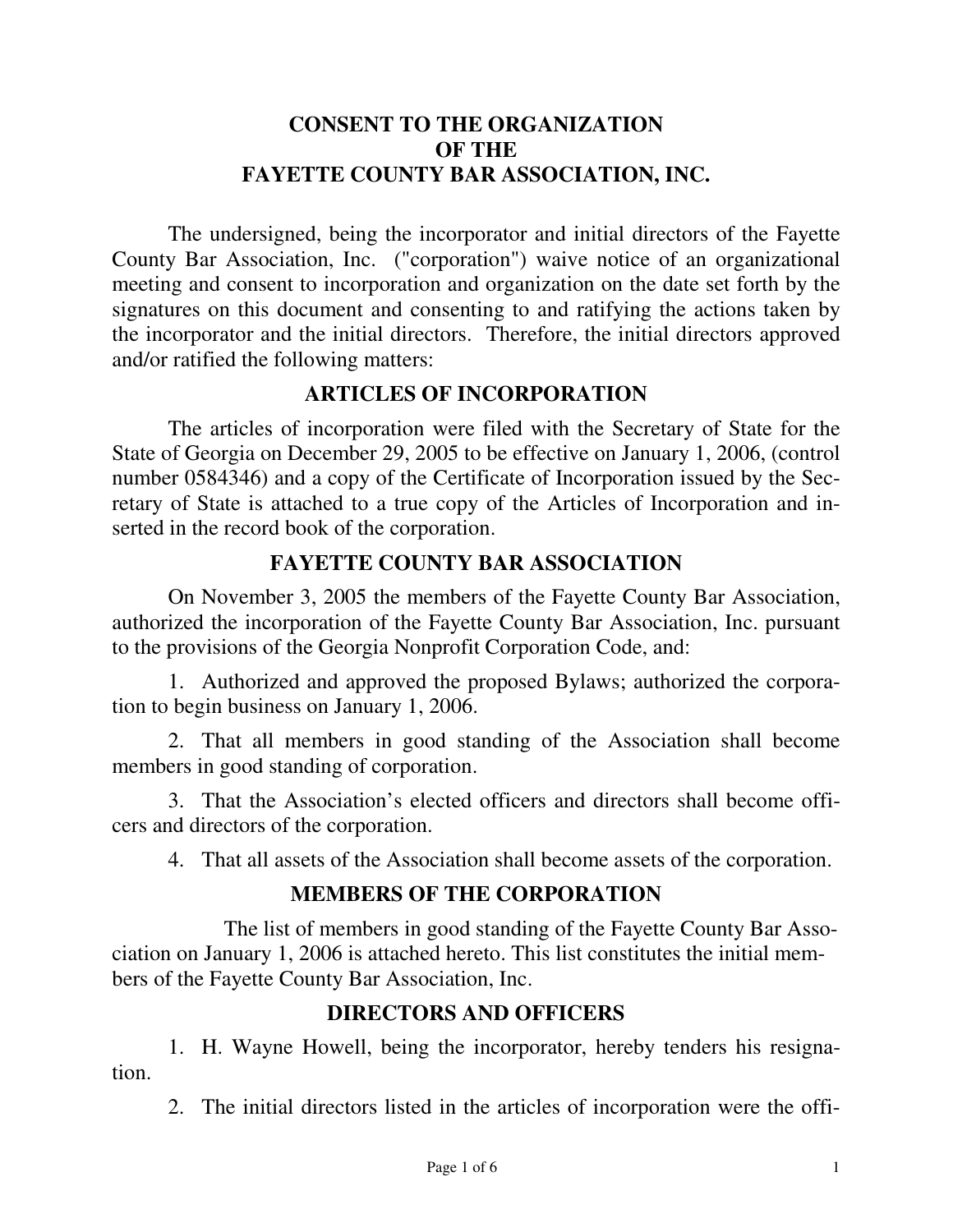cers and directors of the Fayette County Bar Association and their terms expired on December 31, 2005.

3. Pursuant to the November 3, 2005 Resolution of the Fayette County Bar Association, the initial directors hereby nominate and elect the following as officers and directors of the Corporation:

> Christy Anne Dunkelberger Director, President and Chief Executive Officer

> > Jason B. Thompson Director and President-Elect

Stephen M. Kiser Director and Immediate Past President

> John B. Miller Director and Secretary

Stephen D. Ott Director and Treasurer

## **BY-LAWS**

The corporation By-laws prepared by counsel to the corporation were adopted and inserted in the record book.

#### **CORPORATE SEAL**

The seal, an impression of which appears in the margin of this consent was adopted as the seal of the corporation.

## **SPECIMEN MEMBERSHIP CERTIFICATE**

The specimen membership certificate appended hereto is adopted as the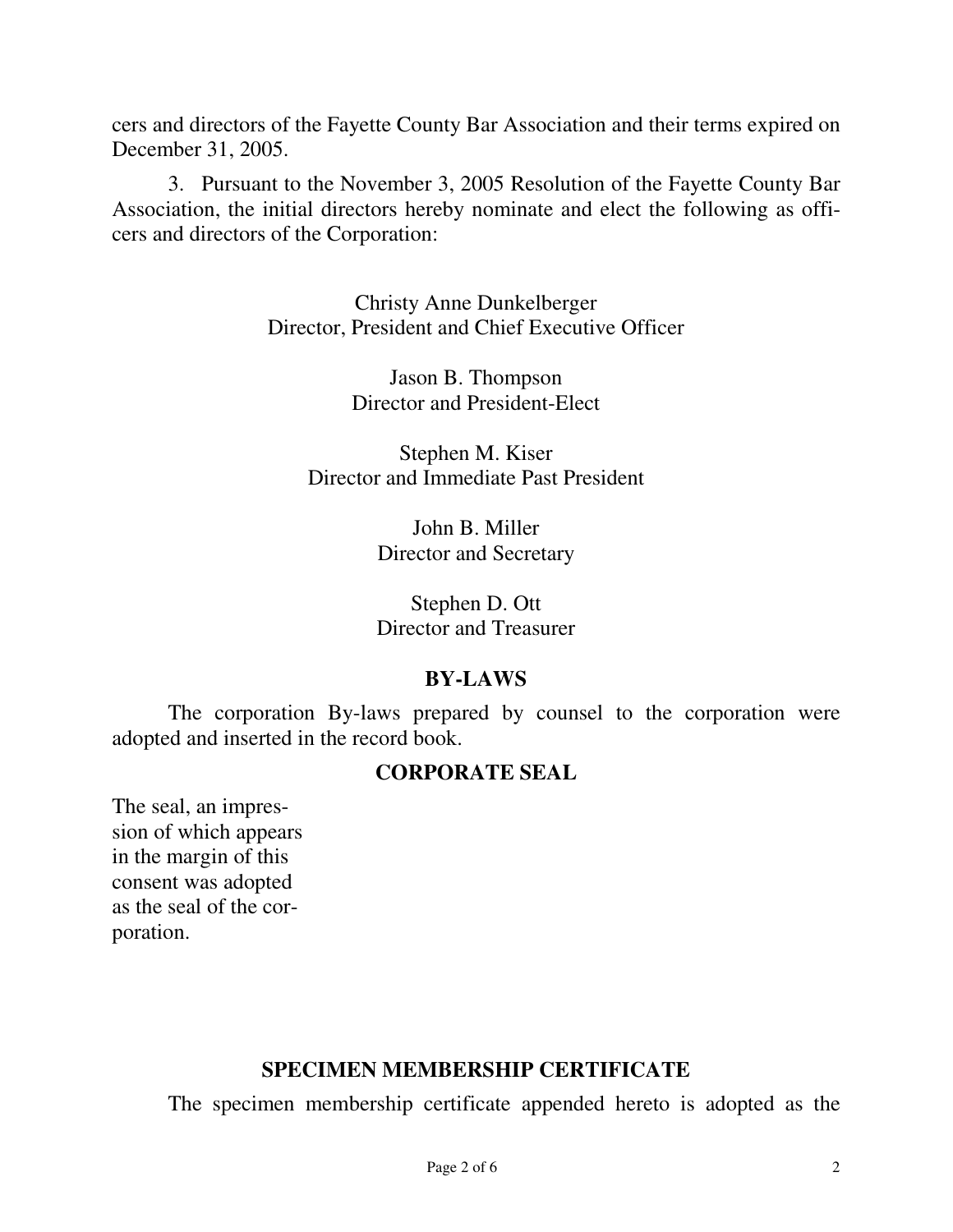form of certificate of membership to be issued to represent membership in the corporation.

## **CORPORATE RECORD BOOK**

The corporate record book, including the roster of members is adopted as the member record ledger of the corporation.

## **TREASURER AUTHORIZATION**

The treasurer of the corporation is authorized to pay all charges and expenses incident to or arising out of the organization of the corporation and to reimburse any person who has made any disbursement on behalf of the corporation.

## **BANK DEPOSITORY**

The treasurer is authorized to open a bank account on behalf of the corporation at such financial institutions as may be necessary and appropriate. The treasurer is authorized to execute on behalf of the corporation and append to this consent a resolution for that purpose on the printed form of said institution.

## **BUSINESS OF THE CORPORATION**

The corporation is authorized to proceed to carry on the business for which it was incorporated. The initial business of the corporation shall be to encourage and promote cordial relationships among lawyers by contact, association and communication; foster among the members of the Bar the principles of duty and service to the public; improve the administration of justice; advance the concept of law; and promote and improve efficiency and competency in the practice of law. The corporation is further authorized to engage in other lawful business not inconsistent with, or in conflict with, the ongoing business of the corporation.

#### **SERVICE OF PROCESS**

The president is authorized to designate the principal office of the corporation in this state as the office for service of process on the corporation, and to designate such further agents for service of process within or without this state as is in the best interests of the corporation. The president is further authorized to execute any and all documents to implement the above.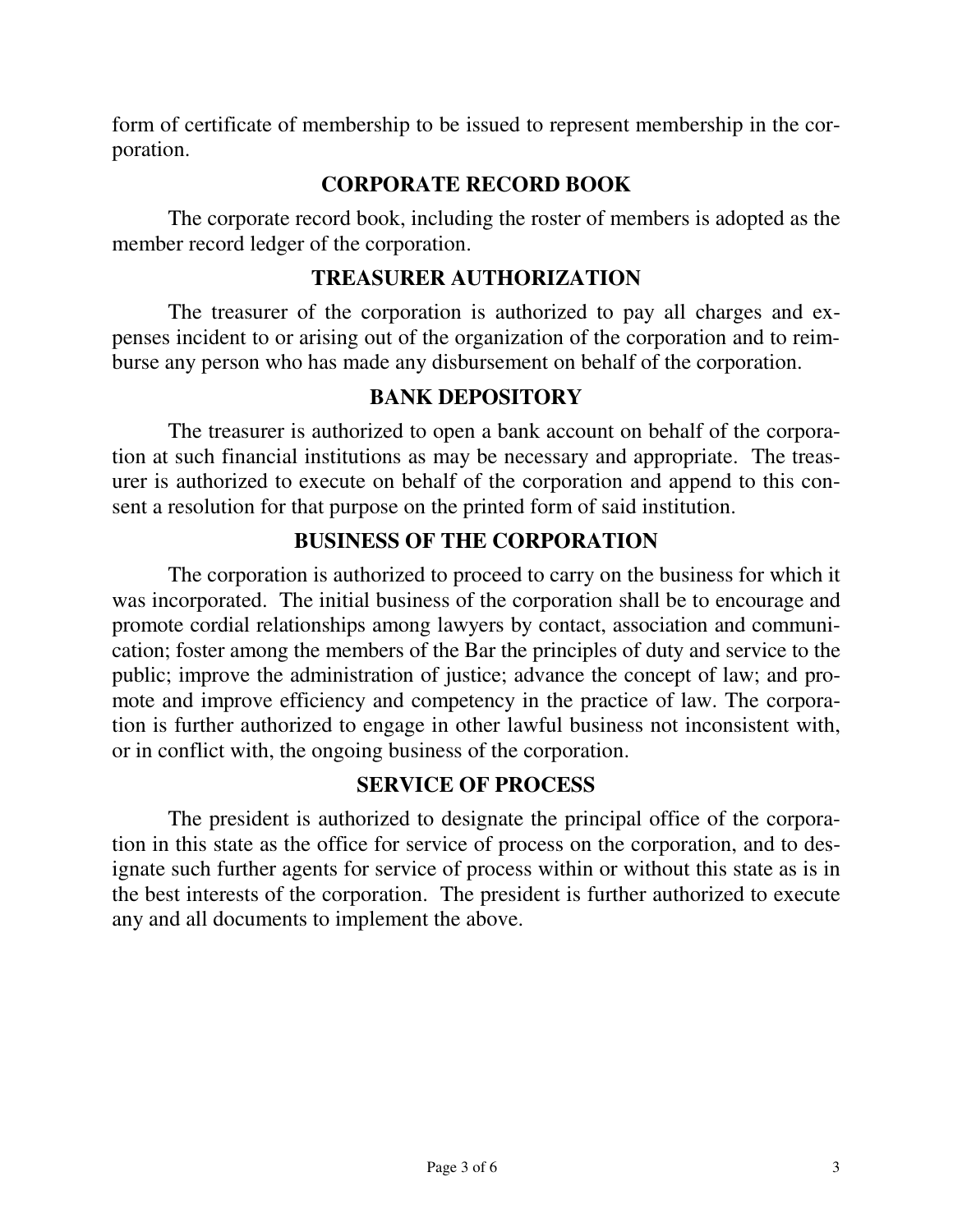#### **RESIGNATIONS, CONSENT AND WAIVER**

The signing of this document shall constitute:

- 1. Waive of Notice of Meeting.
- 2. The resignation of the Incorporator and the Initial Directors.
- 3. The waiver of the organizational meeting of the corporation.
- 4. Ratification of all corporate actions contained herein.

5. Notwithstanding the date this document is signed, the effective date of the organization of the corporation is January 1, 2006.

#### **Date Signed: Name and Title**

Date: \_\_\_\_\_\_\_\_\_\_\_\_\_\_\_\_ \_\_\_\_\_\_\_\_\_\_\_\_\_\_\_\_\_\_\_\_\_\_\_\_\_\_\_\_\_

H. Wayne Howell, Incorporator 405 County Line Road Fayetteville, GA 30215-4608

Date: \_\_\_\_\_\_\_\_\_\_\_\_\_\_\_\_ \_\_\_\_\_\_\_\_\_\_\_\_\_\_\_\_\_\_\_\_\_\_\_\_\_\_\_\_\_

Stephen M. Kiser, Initial Director, Director and Immediate Past President 300 Prime Point, Suite 100 Peachtree City, GA 30269

Date:

Christy Anne Dunkelberger, Initial Director, Director and President 1832 Highway 54 West Fayetteville, GA 30214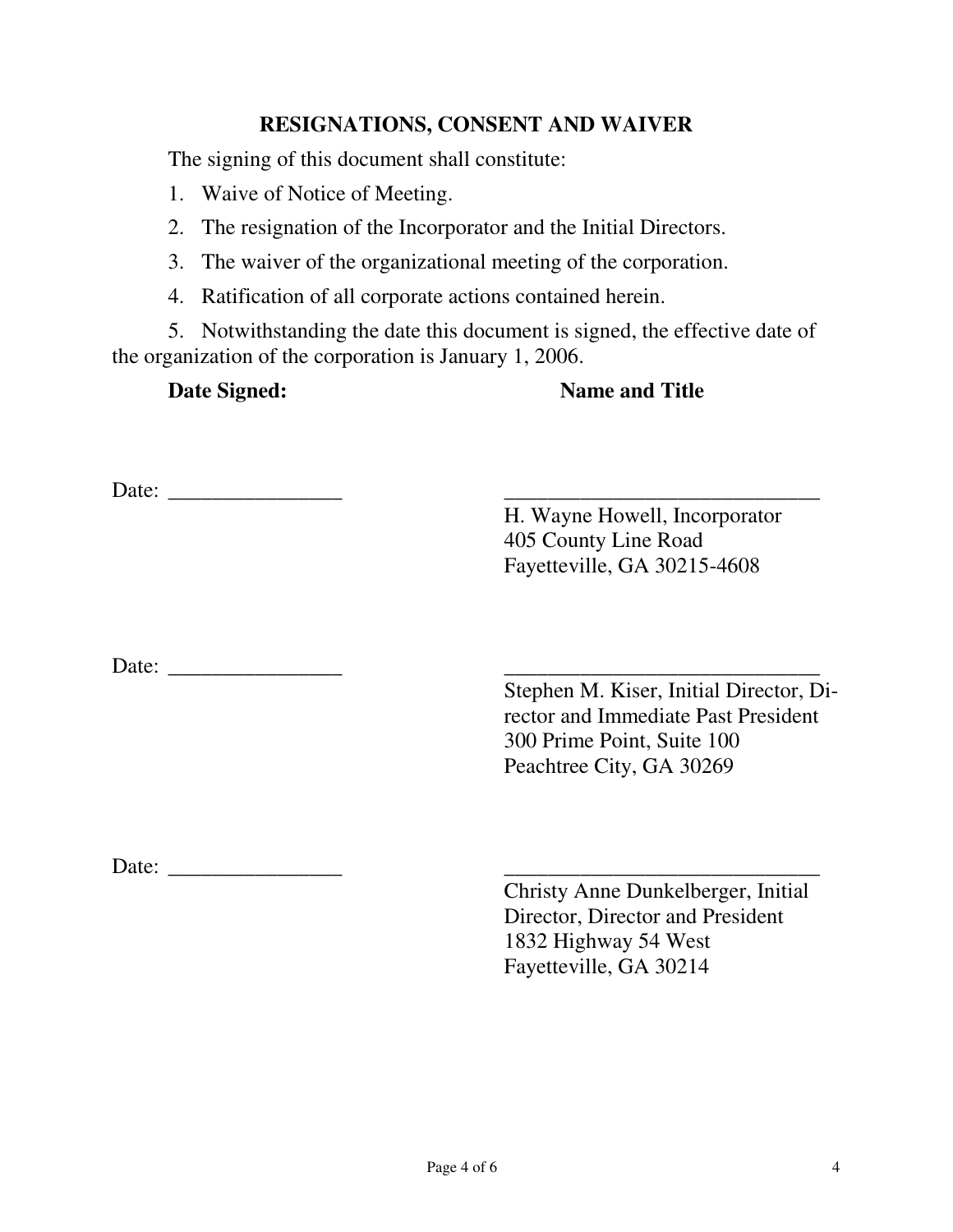|        | Jason B. Thompson, Initial Director,<br>Director and President-Elect<br>400 Westpark Court, Suite 220<br>Peachtree City, GA 30269 |
|--------|-----------------------------------------------------------------------------------------------------------------------------------|
|        |                                                                                                                                   |
|        |                                                                                                                                   |
|        | John B. Miller, Initial Director, Direc-<br>tor and Secretary                                                                     |
|        | Post Office Box 142908                                                                                                            |
|        | Fayetteville, GA 30214                                                                                                            |
| Date:  |                                                                                                                                   |
|        | Stephen D. Ott                                                                                                                    |
|        | Director and Treasurer                                                                                                            |
|        | 160 Bastille Way, Suite B<br>Fayetteville, GA 30214                                                                               |
| ATTEST |                                                                                                                                   |

 $(SEAL)$ 

John B. Miller, Secretary

# **ATTACHMENTS**

A true copy of each of the following documents referred to herein is appended hereto:

- 1. November 5, 2005 Resolution of the Fayette County Bar Association
- 2. Secretary of State Certificate and Articles of Incorporation.
- 3. By-laws.
- 4. Membership Roster.
- 5. Specimen membership certificate.
- 6. Resolution designating depository of funds.
- 7. Notice of proposed Resolution to be presented to the membership on February 2, 2006.